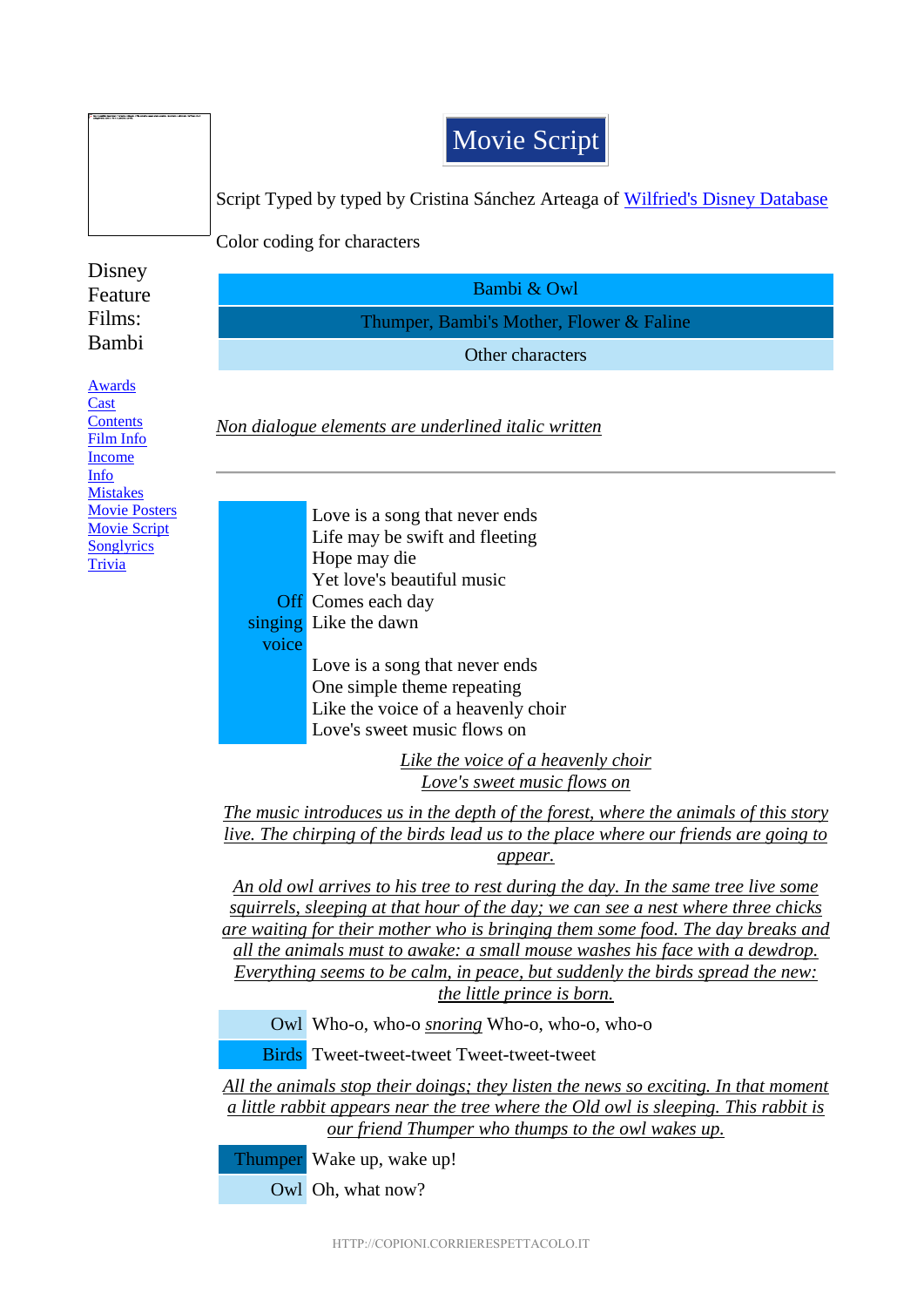| Thumper Wake up, friend Owl! |  |
|------------------------------|--|
|                              |  |

Owl What's going around on here?

Thumper *jumping all around full in excitement* The new prince is born! We're It's happened! It's happened! *All his brothers and sisters are*  going to see him! Come on! You'd better hurry up!

*The animals run into the depth of the forest, and in a clearing the camera shows a deer with her newborn fawn, the new Prince who is sleeping.*

Animal 1 Oh my!

Animal 2 Well look!

Animal 3 Well, isn't he cute?

*Everybody admires the newborn. The owl, Thumper and his family arrive.*

Owl Well, this is quite an occasion, yes sir. Isn't every day a prince is born *to Bambi's mother* You're to be congratulated.

Animals Congratulations! Congratulations!

Bambi's *to the animals* Thank you very much. *Licking Bambi* Come on, wake Mother up. We have company.

*Bambi opens his eyes and looks a bit surprised because of all the animals*

Animals Hello, hello! Hello little Prince! Hello little Prince!

Owl Who-o who-o, heh, heh, heh, who-o who-o *laughs. Bambi seems to be afraid of him, but sooner he laughs him back softly*

**Thumper** Look, he's trying to get up! *Thumper takes advantage of this situation and stays closer watching and smelling the newborn; but the fact is that Bambi is not sure yet on his legs and falls* Kind of wobbly, isn't he?

Thumper's Mother *angrily* Thumper!

Thumper Well, he is. *to Bambi* aren't ya?

Bambi *sneezing* At-twat! *Everybody laughs*

Owl sleepy. *to the animals* I think it's time we all left. Come on, shoo-o, *Bambi is so tired, and yawns* Looks to me like he's getting kind of shoo-o. *to a little squirrel who is absorbed looking Bambi* Come on, shoo-o, shoo-o! Psst. *to the birds* Psst.

*All the animals leave except Thumper who wants to see into the Bambi's mouth because he is still yawning*

| Thumper's<br>Mother Thumper! Come on.                                             |
|-----------------------------------------------------------------------------------|
| Thumper to Bambi's Mother What-cha gonna call him?                                |
| Bambi's<br>Mother Well, I think I'll call him Bambi.                              |
| Thumper <i>thinking</i> Bambi. Yep, I guess that'll do all right <i>he leaves</i> |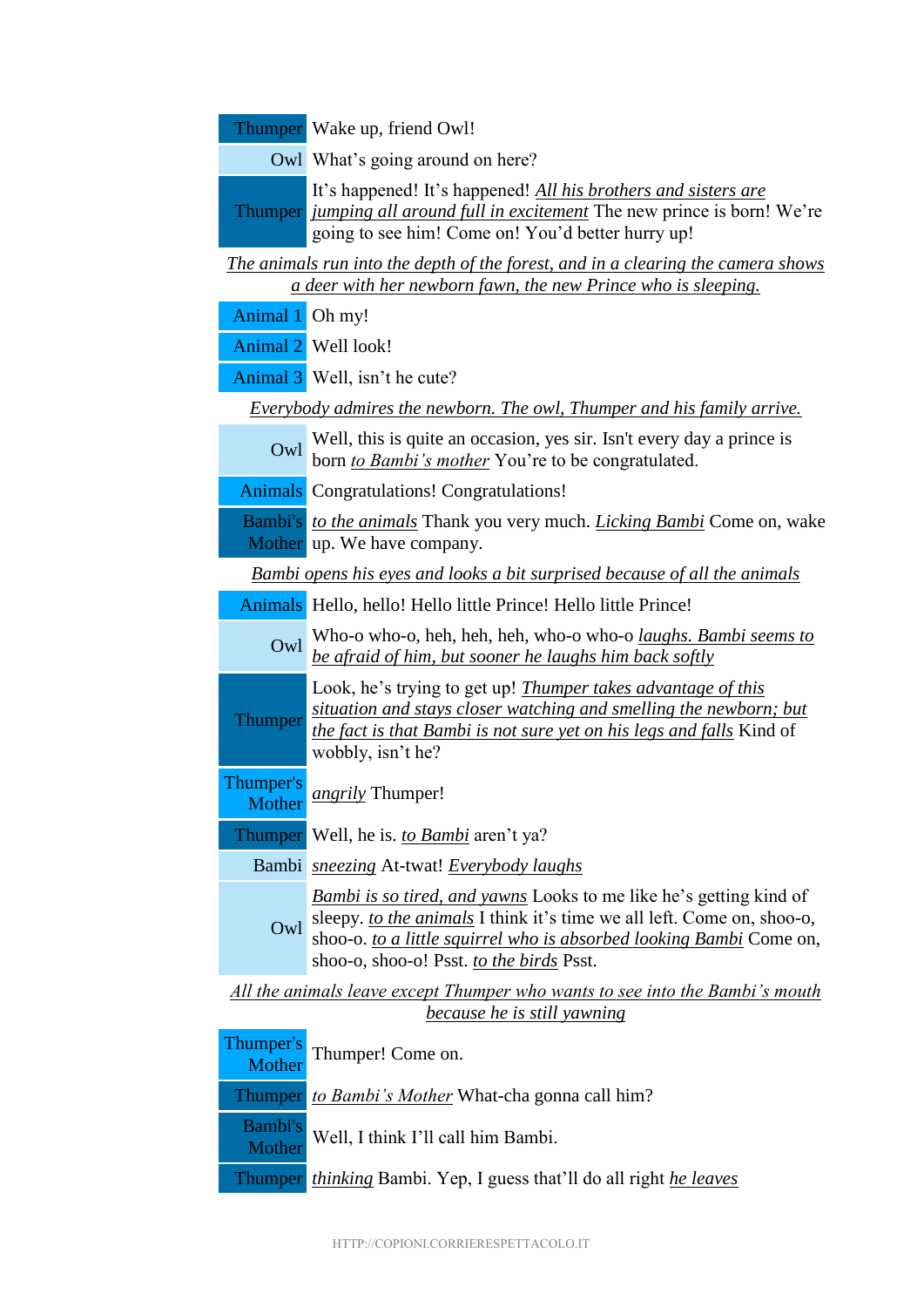Bambi's Mother *to herself and Bambi* Bambi, my little Bambi.

## *The camera moves away leading us to the top of a crag where the entire scene has been watching by a majestic stag. The image turns to black.*

*Scene changes. Bambi and his mother are walking by the forest. The little deer is discovering lot of things and animals. From a tree a squirrel watches them in their walk*

Squirrel Walking already. Well, what do you know! Mrs. Quail *to Bambi's Mother* Good morning! Bambi's Mother Good morning Mrs. Quail. Mrs. Quail And where's the young prince this--- *in that moment Bambi appears to Bambi* Oh, good morning Bambi! Mrs. Quail's chicks *to Bambi* Good morning young Prince! *They continue after their mother, but one of them returns* Chick Goodbye! Opossums' Mother Good morning young Prince! Opossums Good morning young Prince! *Bambi is a bit surprised because this family has their heads down. He continues his walk but something strange appears in front of him. From the underground a mole appears.* Mole Good morning. Nice sunny day! *He disappears again Bambi continues his walk jumping but he looses the balance and falls down.* Thumper's family What's the matter? What happened? Thumper Did the young Prince falls down? Rabbit Is he hurt? Bambi's  $\frac{\text{Dathot}}{\text{Mother}}$  No, he's all right. Thumper *to Bambi's Mother* He doesn't walk very good, does he? Thumper's Mother Thumper! Thumper Yes mama? Thumper's Mother What did your father tell you this morning? Thumper *reciting* If you can't say something nice don't say nothing at all Bambi's Mother Come on, Bambi. Get up. Try again.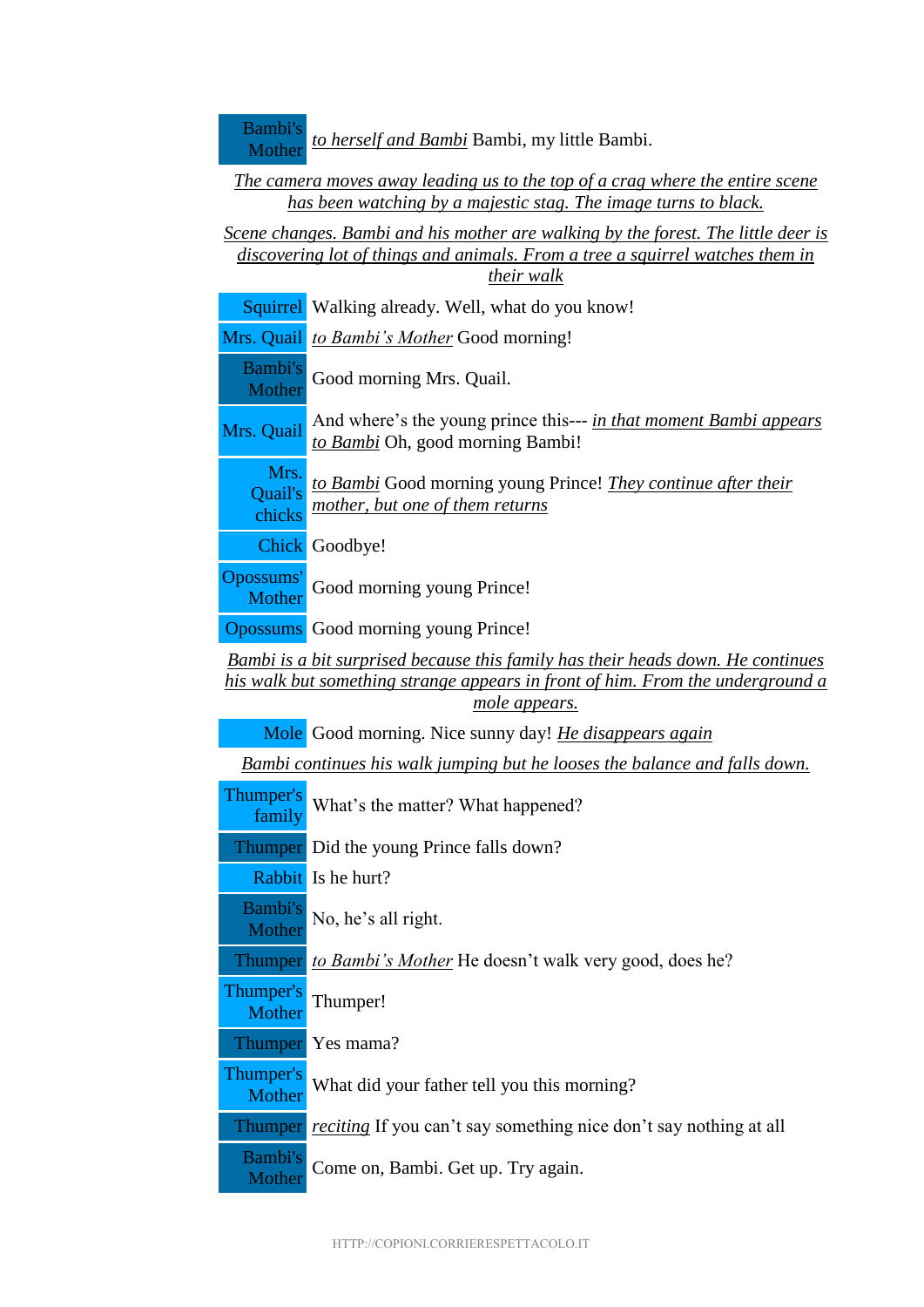Rabbits Come on! Get up! Get up! Try again!

- *Bambi gets up and walks with his new friends. All of them laugh, jump and run. Thumper runs to an old trunk and there, using his foot, thumps.*
	- Thumper I'm thumping. That's why they all me Thumper.
	- Echo ...call me Thumper...
	- Thumper Thumper!
		- Echo ...Thumper!...

*They continue jumping and playing. The bunnies jump over a trunk but Bambi stop in front of it. His friends cheer him up to jump like them.*

- Thumper Come on! You can do it! Hop over it, like this.
- Rabbits Hop over it, hop over it, hip over it, hope over it. Like this.

*Bambi smiles and tries, but he fails. He is trapped over the trunk.*

Thumper You didn't hop far enough.

*Bambi pass one of his legs over the trunk but when he is going to pass the other the legs are tangled up and he falls down again. Thumper helps him.*

Thumper That's it! Now the other one. Gee whiz, what happened that time?

*They all continue their walk. The birds are chirping happily and Bambi and friends go to see them closer. Bambi ask with his eyes who are they.*

- Thumper Those are birds.
	- Bambi *trying to talk* Burrr! Burrr!
- Thumper Look, he's trying to talk.
- Bambi Burr-r-r!
- Rabbit He's trying to say bird.
- Thumper Say bird!
	- Bambi Burr-r-r
- Thumper Bird
- Bambi Burr-rr
- Thumper *denying* Uh-uh. Bird-duh!
- Rabbits Come on, say bird! Say bird! Say bird! Say bird!
- Bambi Bird! *Every body laughs*
- Rabbits *To their mother* He talked! He talked momma!
- Rabbit The young Prince said, "bird"!
- Bambi *happy and proud* Bird, bird, bird, bird. *He sees a butterfly and follows her calling her bird too* Bird!
- Thumper No that's not a bird. That's a butterfly.
- Bambi Butterfly! *Thumper nods* Butter--- *but the butterfly has flown away. Then Bambi sees some flowers and he thinks they are butterflies too*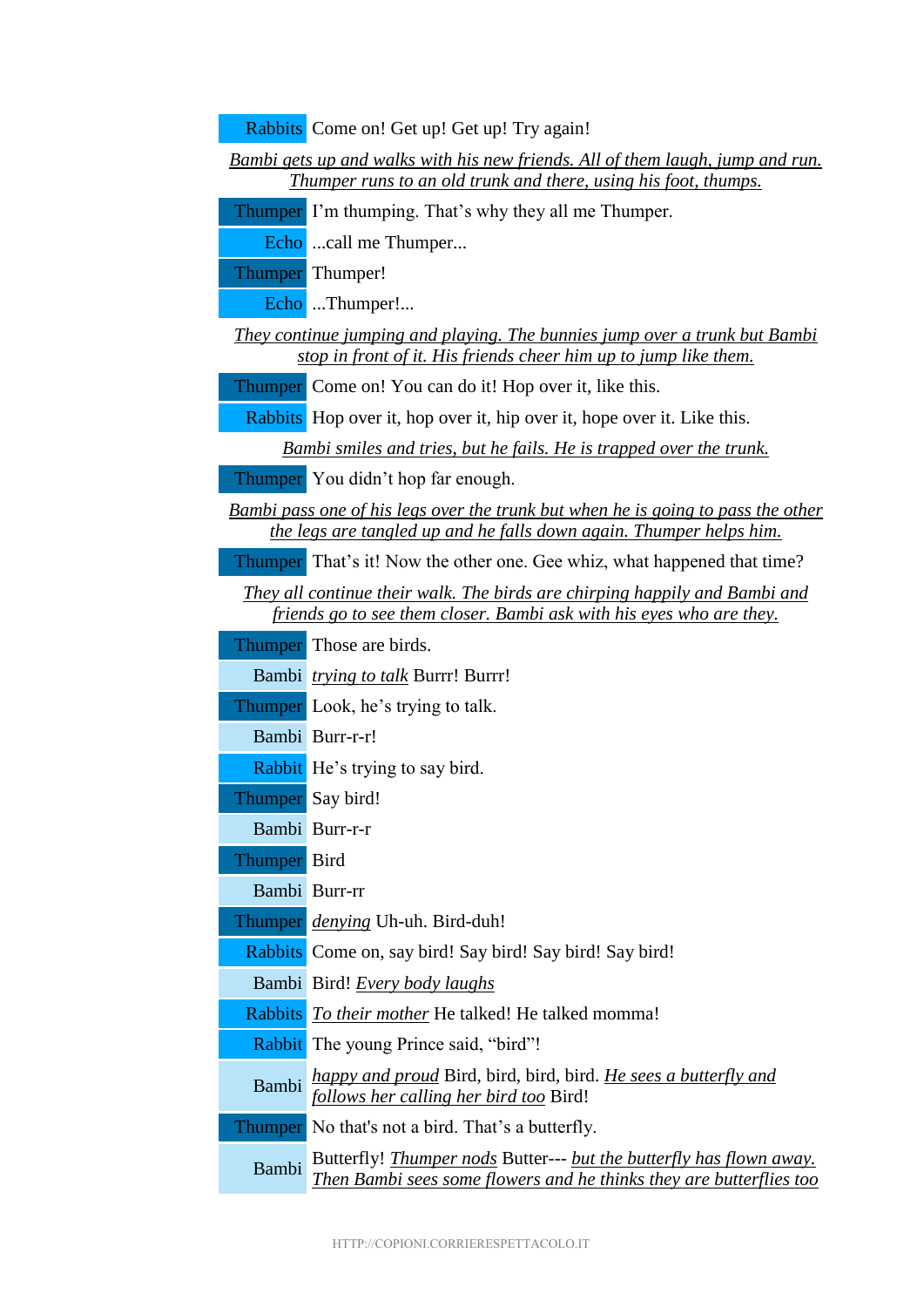|                         | Butterfly!                                                                                                              |
|-------------------------|-------------------------------------------------------------------------------------------------------------------------|
|                         | Thumper No that's a flower.                                                                                             |
|                         | Bambi <i>surprised</i> Flower?                                                                                          |
|                         | <b>Thumper</b> Uh-uh. It's pretty <i>he smells them and Bambi imitates him</i>                                          |
| Bambi                   | Pretty He's smelling them when his nose touches another. Then<br><i>appears a skunk</i> Flower!                         |
| Flower Me?              |                                                                                                                         |
|                         | Thumper <i>Laughing</i> No, no, no. That's not a flower! He's a little                                                  |
| Flower                  | Oh that's all right. He can call me a flower, if he wants to giggles I<br>don" mind.                                    |
|                         | Bambi <i>looking both Thumper and Flower</i> Pretty, pretty Flower!                                                     |
|                         | Flower Ohh giggles Gosh!                                                                                                |
|                         | <b>Bambi and Thumper continue their walk for the forest but suddenly a storm</b><br>starts with lightings and thunders. |
|                         | Thumper I think I'd better go home how he leaves Bambi alone                                                            |
|                         | Bambi runs with his mother and they arrive to the little cave where they live. It's                                     |
|                         | <i>raining</i>                                                                                                          |
|                         | Drip, drip, drop                                                                                                        |
|                         | Little April shower<br>Beating a time as you fall all around                                                            |
|                         |                                                                                                                         |
|                         | Drip, drip, drop<br>Little April shower                                                                                 |
|                         | What can compare with                                                                                                   |
|                         | Your beautiful sound                                                                                                    |
|                         | Beautiful sound <i>beautiful sound</i>                                                                                  |
| Off<br>singing<br>voice | Drip, drop<br>Drip, drop<br>Drip, drip, drop<br>When the sky is cloudy<br>Your pretty music<br>Will brighten the day    |
|                         | Drip, drip, drop<br>When the sky is cloudy<br>You'll come along with                                                    |

You'll come along with A song right away Come with your beautiful music

Drip, drip, drop Little April shower Beating a tune as you fall all around Drip, drip, drop Little April shower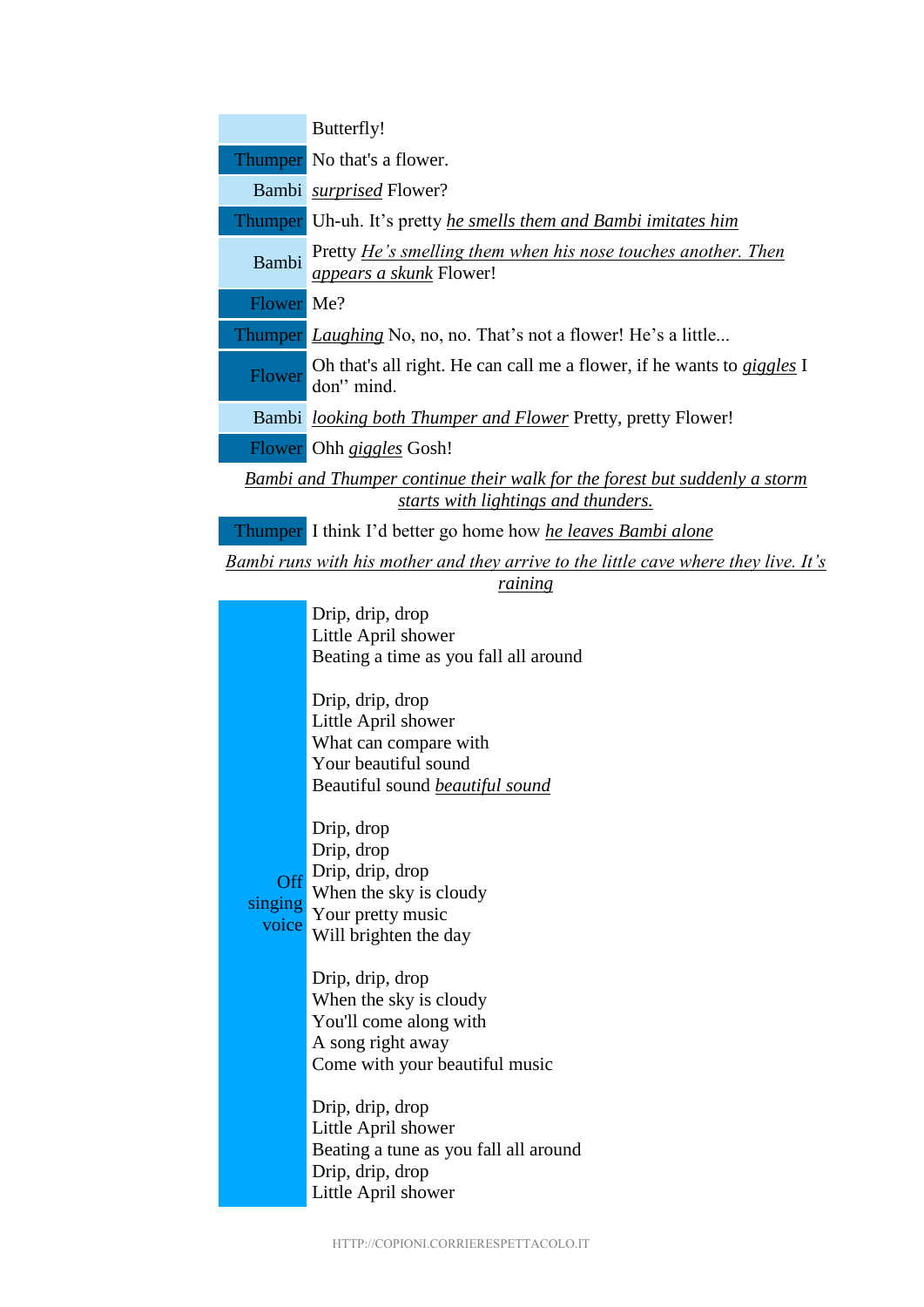|                   | What can compare with                                           |
|-------------------|-----------------------------------------------------------------|
|                   | Your beautiful sound                                            |
|                   | Drip, drip, drop                                                |
|                   | When the sky is cloudy<br>You'll come along with                |
|                   | Your pretty little song                                         |
|                   | When the sky is cloudy                                          |
|                   | You'll come along with                                          |
|                   | Your pretty little song                                         |
|                   | Gay little roundelay                                            |
|                   | Gay little roundelay                                            |
|                   | Song of a rainy day                                             |
|                   | Song of a rainy day                                             |
|                   | How I love to hear your patter                                  |
|                   | Pretty little pitter-patter                                     |
|                   | Troubles always seem to scatter<br>Drip, drip, drop             |
|                   | Little April shower                                             |
|                   | Beating a tune as you fall around                               |
|                   | Drip, drip, drop                                                |
|                   | Little April shower                                             |
|                   | What can compare with                                           |
|                   | Your beautiful sound                                            |
|                   | Bambi Mother, what we gonna do today?                           |
| Bambi's<br>Mother | I'm going to take you to the meadow.                            |
|                   | Bambi Meadow? What's the meadow?                                |
| Bambi's           |                                                                 |
| Mother            | It's a very wonderful place.                                    |
|                   |                                                                 |
|                   | Bambi Then, why haven't we been there before?                   |
| Bambi's           | You weren't big enough.                                         |
| Mother            |                                                                 |
|                   | Bambi Mother, you know what?                                    |
| Bambi's<br>Mother | What?                                                           |
|                   |                                                                 |
|                   | Bambi We're not the only deer in the forest.                    |
| Bambi's           | Where did you hear that?                                        |
| Mother            |                                                                 |
|                   | Bambi Thumper told me.                                          |
| Bambi's<br>Mother | Well, he's right. There are many deer in the forest, beside us. |
| Bambi             | Then, why don't I ever see them?                                |
| Bambi's<br>Mother | You will sometime.                                              |
|                   |                                                                 |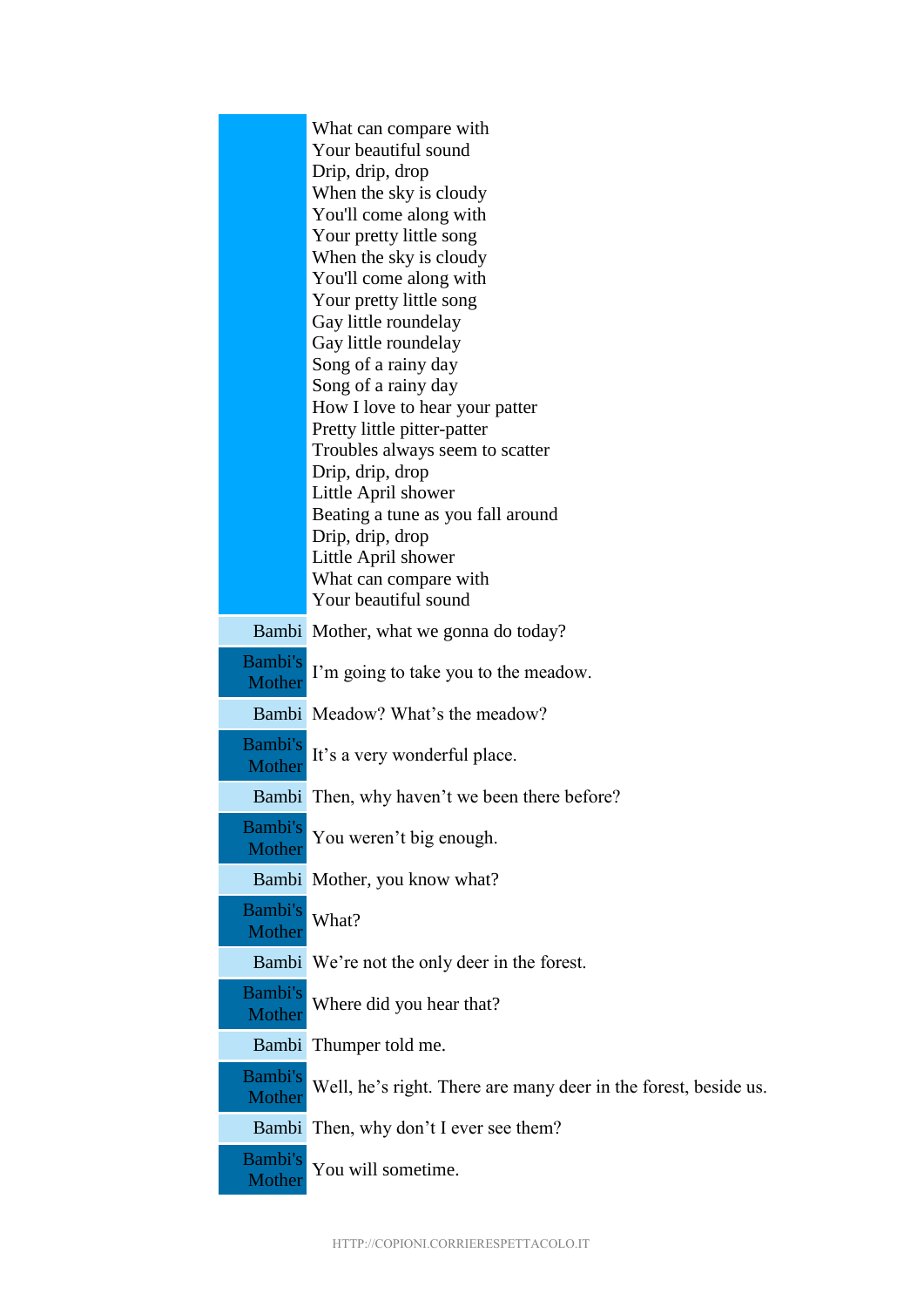|                     | Bambi On the meadow                                                                                                                                                                                                                                                                                                                                                                                                                                 |  |
|---------------------|-----------------------------------------------------------------------------------------------------------------------------------------------------------------------------------------------------------------------------------------------------------------------------------------------------------------------------------------------------------------------------------------------------------------------------------------------------|--|
|                     | <b>Bambi's</b> perhaps. Hush now. We're almost there. <i>She stops and watches</i><br>Mother everything carefully                                                                                                                                                                                                                                                                                                                                   |  |
|                     | Bambi The meadow! He runs without doubt                                                                                                                                                                                                                                                                                                                                                                                                             |  |
| Bambi's<br>Mother   | Wait! Bambi wait! You must never rush out on the meadow. There<br>might be danger. Out there we are unprotected. The meadow is wide<br>and open; there are no trees or bushes to hide us, so we have to be<br>very careful. Wait here. I'll go out first. If the meadow is safe I'll call<br>you. Bambi's so afraid. His mother goes out to the meadow,<br>carefully, watching and listening everything Come on, Bambi. It's all<br>right. Come on. |  |
|                     | At first, Bambi is not sure, but after a while he goes out with her and soon both<br>are jumping and playing in the meadow.                                                                                                                                                                                                                                                                                                                         |  |
|                     | <b>Rabbits</b> Good morning Prince Bambi!                                                                                                                                                                                                                                                                                                                                                                                                           |  |
| Thumper's<br>Mother | Good morning young Prince.                                                                                                                                                                                                                                                                                                                                                                                                                          |  |
|                     | Bambi Hello. Wat-cha eating?                                                                                                                                                                                                                                                                                                                                                                                                                        |  |
|                     | <b>Rabbits</b> Clover                                                                                                                                                                                                                                                                                                                                                                                                                               |  |
|                     | It's awfully good. It's delicious! Why don't you try some? Bambi<br><b>Thumper</b> <i>starts eating some of green but</i> No, no not that green stuff, just eat<br>the blossoms, that's the good stuff.                                                                                                                                                                                                                                             |  |
| Thumper's<br>Mother | Thumper! he is going to eat a blossom                                                                                                                                                                                                                                                                                                                                                                                                               |  |
|                     | <b>Thumper</b> Yes mama?                                                                                                                                                                                                                                                                                                                                                                                                                            |  |
| Thumper's<br>Mother | What did your father tell you?                                                                                                                                                                                                                                                                                                                                                                                                                      |  |
|                     | Thumper About what?                                                                                                                                                                                                                                                                                                                                                                                                                                 |  |
| Thumper's<br>Mother | About eating the blossoms and leaving the greens.                                                                                                                                                                                                                                                                                                                                                                                                   |  |
| Thumper             | Oh, that one. <i>Clearing the throat and reciting</i> Eating green is a<br>special treat. It makes long ears and great big feet in low voice But it<br>sure is awful stuff to eat <i>secretly to Bambi</i> I made that last part up<br>myself.                                                                                                                                                                                                      |  |
|                     | Bambi starts to eat again but from the same place where he is eating a frog                                                                                                                                                                                                                                                                                                                                                                         |  |
|                     | <u>appears</u>                                                                                                                                                                                                                                                                                                                                                                                                                                      |  |

## Frog Watch out!

*Bambi decides to follow her, but the frog disappears in the river. Bambi jumps in it until he finally stops and sees his image reflected in the river. But something strange has happened in it because now there are two reflected faces. Bambi is surprised when one of the faces giggles. He meets another deer and tries to run away but the deer follows him everywhere. Finally he takes refuge with his mother.*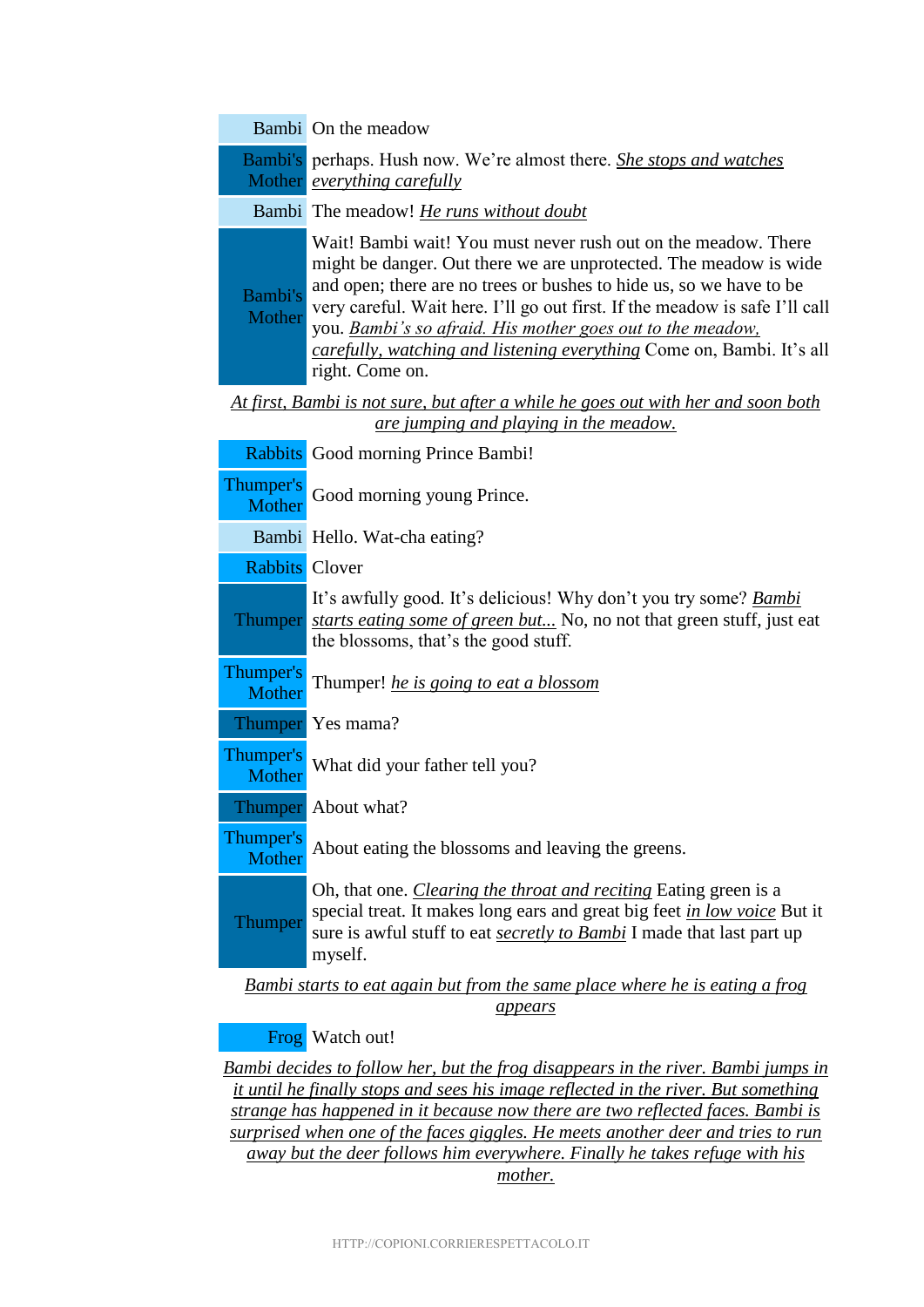| Bambi's<br>Mother         | to Bambi That's little Faline                                                                                                                               |
|---------------------------|-------------------------------------------------------------------------------------------------------------------------------------------------------------|
|                           | <b>Faline</b> to her mother He's kind of bashful, isn't he Mamma?                                                                                           |
| Faline's<br><b>Mother</b> | Well, maybe he wouldn't be if you'd say hello.                                                                                                              |
|                           | Faline Hello Bambi he doesn't answer I said hello                                                                                                           |
|                           | <b>Bambi's</b> Well, aren't you going to answer her? he denies You're not afraid,<br>Mother are you? he denies again Well, then go ahead, go on! Say hello. |
|                           | Bambi <i>bashfully</i> Hello.                                                                                                                               |
|                           | Faline giggles Bambi looks at her so angry                                                                                                                  |
|                           | Bambi Yeeoow!                                                                                                                                               |

*Both finally play together. In that moment all the young male deer appear in the meadow. Bambi watches them impressed and follows them. Suddenly everyone in the meadow stops and look to the majestic old stag who is approaching. He stops in front of Bambi and look at him right into his eyes, saying nothing. Bambi gives back a smile but the old deer seems to ignore him. Bambi is now afraid. Then his mother arrives next to him*

|                    | Bambi He stopped and looked at me                                                                                                                                                                                                                                                                                                                                                                                                                                                 |
|--------------------|-----------------------------------------------------------------------------------------------------------------------------------------------------------------------------------------------------------------------------------------------------------------------------------------------------------------------------------------------------------------------------------------------------------------------------------------------------------------------------------|
| Bambi's<br>Mother  | Yes I know.                                                                                                                                                                                                                                                                                                                                                                                                                                                                       |
|                    | Bambi Why was everyone still when he came on the meadow?                                                                                                                                                                                                                                                                                                                                                                                                                          |
| Bambi's<br>Mother  | Everyone respects him. For of all the deer in the forest not one has<br>lived half so long. He's very brave, and very wise. That's why he's<br>known as the Great Prince of the forest. <i>The camera shows us how</i><br>the old deer moves away to the depth of the forest, but suddenly he<br>stops and watches how screech the birds. The message is clear: the<br>deer are in danger. He comes back to the meadow and gives the<br>advice. All the deer runs for their lives |
| Faline's<br>Mother | Faline!                                                                                                                                                                                                                                                                                                                                                                                                                                                                           |
| Bambi's<br>Mother  | Bambi! Bambi is confused and he can't find his mother                                                                                                                                                                                                                                                                                                                                                                                                                             |
|                    | Bambi Mother!                                                                                                                                                                                                                                                                                                                                                                                                                                                                     |
| Bambi's<br>Mother  | Bambi! Bambi!                                                                                                                                                                                                                                                                                                                                                                                                                                                                     |
|                    | Mother! Mother! Mother! <i>The Great prince appears in front of him</i><br>Bambi and led him out the meadow with his mother. Gunshots can be heard.<br>After a while, Bambi's mother watches the place. The danger is over                                                                                                                                                                                                                                                        |
| Mother             | Bambi's Come on out Bambi, come on. It's safe now. We don't have to hide<br>any longer.                                                                                                                                                                                                                                                                                                                                                                                           |
|                    | Bambi What happened mother? Why did we all run?                                                                                                                                                                                                                                                                                                                                                                                                                                   |
|                    | Bambi's Man was in the forest.                                                                                                                                                                                                                                                                                                                                                                                                                                                    |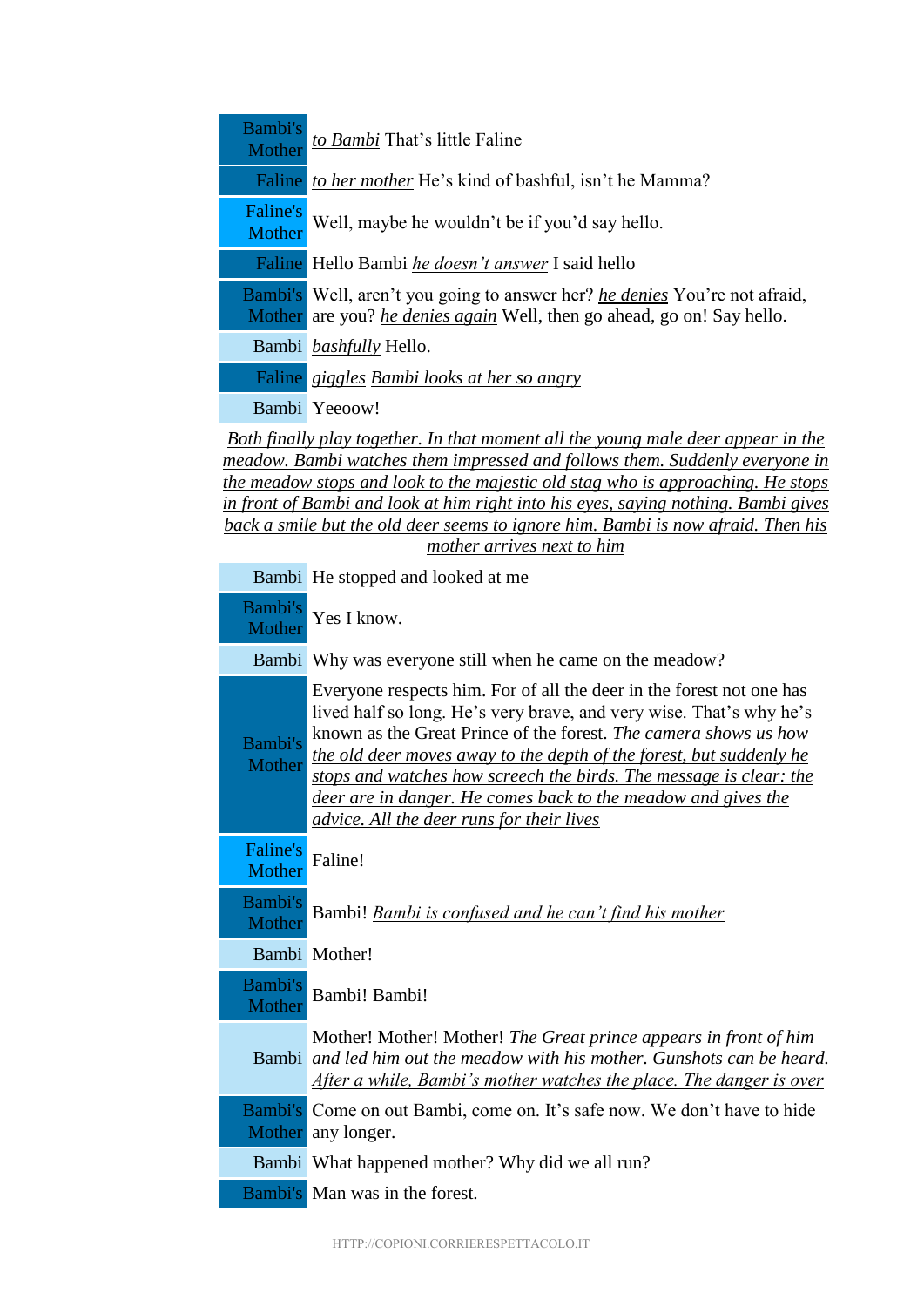Mother

*The seasons pass, spring, autumn, winter... Bambi is going to discover the snow.*

Bambi Mother, look! What's all that white stuff?

| Bambi's<br>Mother | Why it's snow.  |
|-------------------|-----------------|
|                   | Bambi Snow?     |
| Bambi's<br>Mother | Winter has came |

*Bambi goes out the cave and plays with the now, surprised by the footsteps he is doing in it. Walking he arrives to the lake where is Thumper playing.*

|                                                                             | Hiya Bambi! Watch what can I do! Whee! he's skating using his feet<br>Thumper Come on! It's all right, look <i>he thumps in the iced water</i> The water is<br>stiff.                                                                                                                                                                         |  |
|-----------------------------------------------------------------------------|-----------------------------------------------------------------------------------------------------------------------------------------------------------------------------------------------------------------------------------------------------------------------------------------------------------------------------------------------|--|
| Bambi                                                                       | Yipee! Bambi tries to emulate him but his legs are of no use in it, so<br>he falls down                                                                                                                                                                                                                                                       |  |
|                                                                             | Some fun, huh, Bambi? Come on, get up. Like this. <i>Bambi tries</i><br><i>again but slips laughing</i> No, no, no <i>Thumper helps Bambi to get up</i><br>Thumper his legs. It's a difficult matter Kind of wobbly, aren't ya? You gotta<br>watch both ends at the same time. I guess you'd better unwind it they<br>splash in the snow Wow! |  |
| Someone is snoring near and Thumper decides to investigate. It's his friend |                                                                                                                                                                                                                                                                                                                                               |  |

| Thumper Wake up! Wake up! |
|---------------------------|
| $\cdots$                  |

- Bambi Wake up Flower
- Flower Is it spring yet?
- Bambi Nope. Winter 's just started.
- Thumper What-cha doing? Hibernating?
	- Flower Uh-huh
	- Bambi What-cha want to do that for?

Flower *laughs* All us flowers sleep in winter. Well, good night. Ah-h-h *he continues sleeping*

*Storm of snow. The deer walk trying to find some food. Each day is more difficult* 

*to find it. In the cave*

Bambi *sighs* Winter sure is long, isn't it?

Bambi's Ballions<br>it seems long but it won't last forever.

Bambi I'm awful hungry mother.

Bambi's Mother yes I know.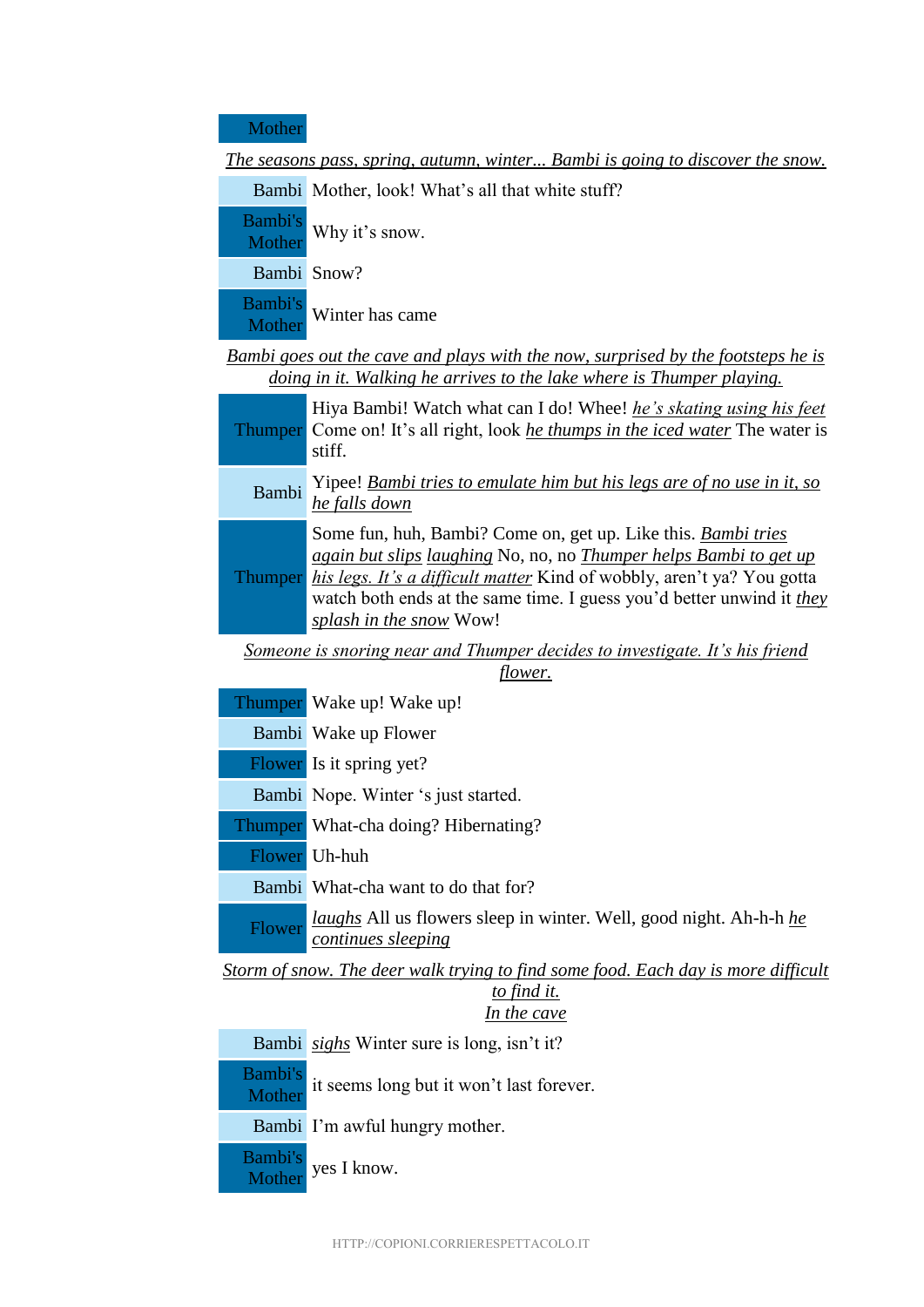*The storm has ceased and Bambi's Mother has a surprise for her son.*

| Bambi's<br>Mother                    | Bambi? Bambi, come here. Look. New spring grass <b>Both start eating</b><br>but suddenly Bambi's Mother feels something in the air. Danger<br>Bambi, quick, the thicket! Gunshots Faster, Bambi! Don't look back!<br>Keep running! ! Gunshots. Bambi keeps running but after a while, in<br>the cave, he notices he's alone. His mother hasn't arrived yet                        |
|--------------------------------------|-----------------------------------------------------------------------------------------------------------------------------------------------------------------------------------------------------------------------------------------------------------------------------------------------------------------------------------------------------------------------------------|
| Bambi                                | We made it. We made it, Mother. We--- Mother? <i>There's no answer</i><br>Mother! Now it's snowing Mother, where are you? he goes out<br>looking for her Mother? Mother? Mother? Mother? Crying Mother?<br>Gasps. Suddenly the old deer appears through the snowstorm                                                                                                             |
|                                      | Your mother can't be with you any more <i>Bambi look at him sadly</i><br>Great and understands the fact that his mother is dead Come, my son they<br>Prince both go away together                                                                                                                                                                                                 |
| $\overline{Off}$<br>singing<br>voice | Fa la la rol de ay<br>twit twit awee<br>twit twit awee<br>Twit twit awee<br>Tra la la la<br>Tra la la<br>Ah ha ha ah<br>Let's sing a gay<br>Little spring song<br>This is the season to sing<br>So I'd like to suggest<br>That we all do our best<br>And warble a song about spring<br>Spring, spring, spring<br>Let's get together and sing<br>Fa la rol de ay<br>Twit twit awee |
|                                      | Tra la la<br>Let's sing a gay<br>Little spring song<br>Just like a bird on the wing<br>Things always seem light when<br>You're chipper and bright<br>So let's get together and sing<br>Sin, sing, sing<br>Let's sing a song of love's folly                                                                                                                                       |
|                                      | Let's twitter a tweet like the birds in May<br>Get into the mood and be merry today<br>Forget all your troubles and warble away                                                                                                                                                                                                                                                   |
|                                      | Owl Hey, hey, what? Oh, what now?                                                                                                                                                                                                                                                                                                                                                 |
|                                      | <b>Off</b> Let's sing a gay                                                                                                                                                                                                                                                                                                                                                       |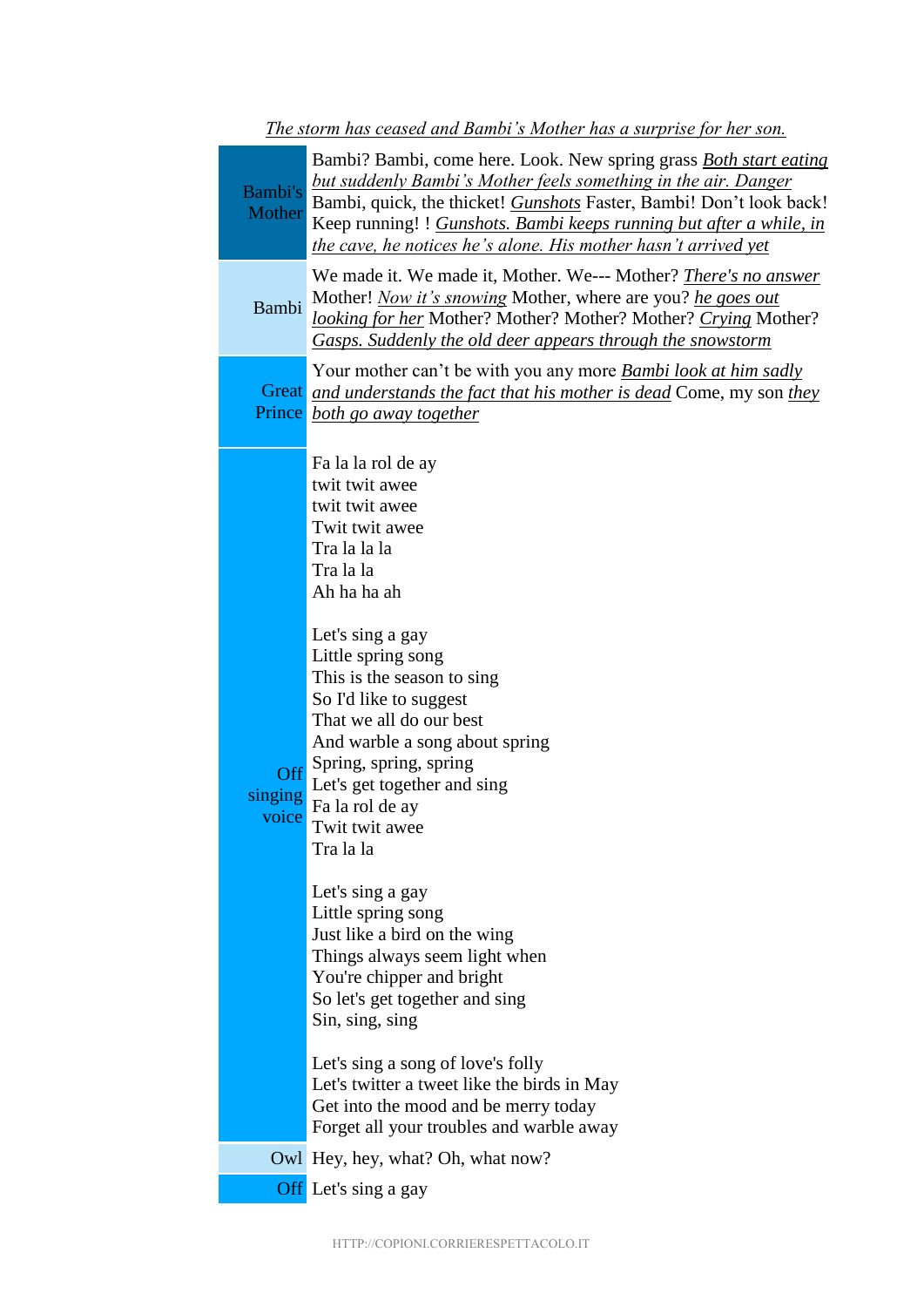| voice            | singing Little spring song                                                                                                                             |
|------------------|--------------------------------------------------------------------------------------------------------------------------------------------------------|
|                  | Owl Hey! hey! Stop that rocket! Scat! Shoo-o! Shoo-o!                                                                                                  |
| singing<br>voice | So let's sing a song about spring<br>Tra la la, spring                                                                                                 |
|                  | Owl I'll fix 'em! -Who-o Who-o -Who-ooo! There I guess that'll teach 'em                                                                               |
| singing<br>voice | Fa la la la rol de ay<br>Twit twit awee                                                                                                                |
|                  | Owl Oh, what's the use?                                                                                                                                |
| Off<br>voice     | singing This is the season to sing, ah ha ha                                                                                                           |
|                  | Same thing every spring. Tweet, tweet, tweet, tweet, tweet, tweet,<br>Owl tweet, tweet, love sweet song. Humph. Pain in the pinfeathers, I call<br>it. |

*The tree in which is the old owl trying to sleep is now trembling because a young deer is edging his antlers.*

Owl Stop it! Get out of here all of you *he can't fix his sight and think there're many deer* and you too.

Bambi Hello friend owl. Don't you remember me?

Why, it's the young Prince, Bambi! My, my how you've changed. Turn around there. Let me look at you. I see you've traded in your

- Owl spots for a pair of antlers. Hee, hee, hee. You know just the other day I was talking to myself about you, and we were wondering what had become of you.
- Thumper Hello Bambi! Remember me? *thumping*
	- Bambi Thumper!
- Thumper Right-o! ha, ha, ha
	- Flower Hi fellas!
	- Bambi Flower!
	- Flower *bashfully* Yeah!

## *A pair of birds are flying and playing around as a fools*

|                  | Flower Well, what's the matter with them?                 |
|------------------|-----------------------------------------------------------|
|                  | <b>Thumper</b> Why are they acting that way?              |
|                  | Owl Hee-hee! Why, don't you know? They're twitter-patted. |
| Bambi,<br>Flower | Thumper<br>and Twitter-patted?                            |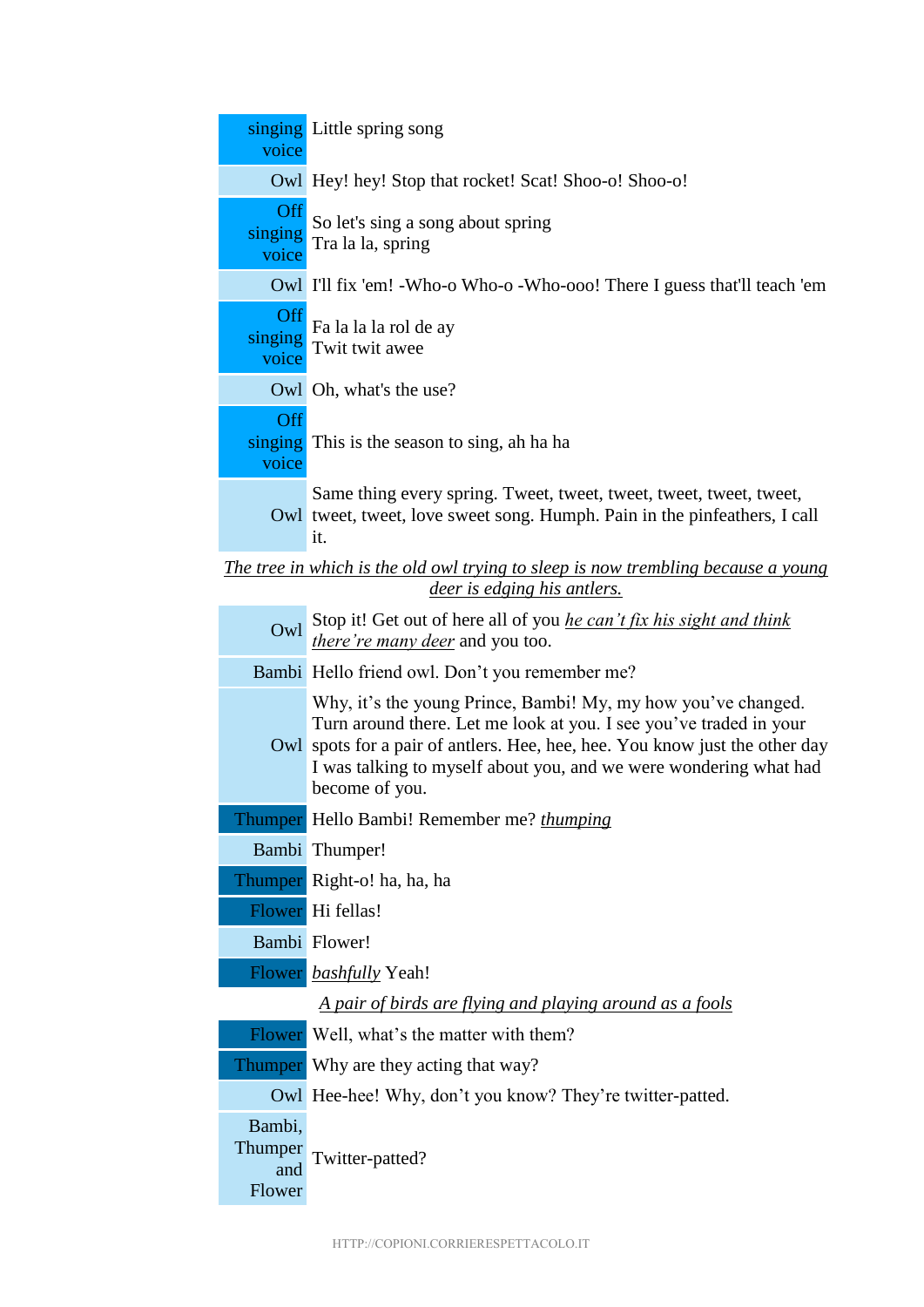| Owl | yes. Nearly everybody gets twitter-patted in the springtime. For<br>example, you're walking along minding your own business; you're<br>looking neither to the left, nor to the right when all of a sudden you<br>run smack into a pretty face Who-o! Who-o! You begin to get weak<br>in the knees, your head's in a whirl! And then you feel light as<br>feather, and before you know it you're walking on air, and then, you<br>know what? You're knocked for a loop! And you completely lose<br>your head! |  |
|-----|--------------------------------------------------------------------------------------------------------------------------------------------------------------------------------------------------------------------------------------------------------------------------------------------------------------------------------------------------------------------------------------------------------------------------------------------------------------------------------------------------------------|--|
|     | <b>Thumper</b> <i>horrified</i> Gosh that's awful.                                                                                                                                                                                                                                                                                                                                                                                                                                                           |  |
|     | Flower Gee-whiz                                                                                                                                                                                                                                                                                                                                                                                                                                                                                              |  |
|     | Bambi terrible                                                                                                                                                                                                                                                                                                                                                                                                                                                                                               |  |
|     | And that ain't all. It can happen to anybody, so you'd better be<br>Owl careful. It could happen to you! to Bambi and you to Thumper and<br><i>looking to Flower who's smiling</i> , yes it could even happen to you.                                                                                                                                                                                                                                                                                        |  |
|     | Thumper Well it's not going to happen to me.                                                                                                                                                                                                                                                                                                                                                                                                                                                                 |  |
|     | Bambi Me neither                                                                                                                                                                                                                                                                                                                                                                                                                                                                                             |  |
|     | Flower Me neither                                                                                                                                                                                                                                                                                                                                                                                                                                                                                            |  |
|     |                                                                                                                                                                                                                                                                                                                                                                                                                                                                                                              |  |

*They leave so sure of themselves. In their walking a female skunk sees Flower and she runs to hide herself in a bunch of flowers. When our friend Flower pass near he listens someone giggling, so he stops and looks around. From the bunch of flower two big blue beautiful eyes are looking right to him. At first he thinks he's dreaming and decides to continue with his friends, but that pair of big blue eyes are saying hello. They kiss by accident but Flower is now... twitter-patted. Bambi looks back and sees how Flower is now following the female skunk. Flower looks at them and lifts his shoulders: he can't help it.*

Flower Hee, hee, hee

Thumper Huh! Twitter-patted!

*Bambi and Thumper continue their walk. From the distance a beautiful female rabbit sees Thumper and she's so impress by his sight. She starts flirting*

Rabbit Ah-h-h! Oh! A-hem

*Thumper stops immediately and sees the rabbit flirting.*

Rabbit *she kisses him and Thumper starts thumping without control. He's humming* La, la, la, la, la Oh *she says hello with her ear and Thumper answer back. She continues humming* la, la, la, la. Hello *twitter-patted also. Bambi sees the couple and continues alone* la, la, la.

*Bambi goes to the river and there he sees a familiar face reflected: it's Faline*

Faline *but then his antlers are winded in a tree. Then Faline approaches*  Hello Bambi. Don't you remember me? I'm Faline *He's afraid of her and tries to escape but he falls down into the river; he gets up and leaks him. In that moment Bambi's face changed: he's twitterpatted too.*

Bambi ah-h-h-h- *he feels himself on air, but the dream is broken by the*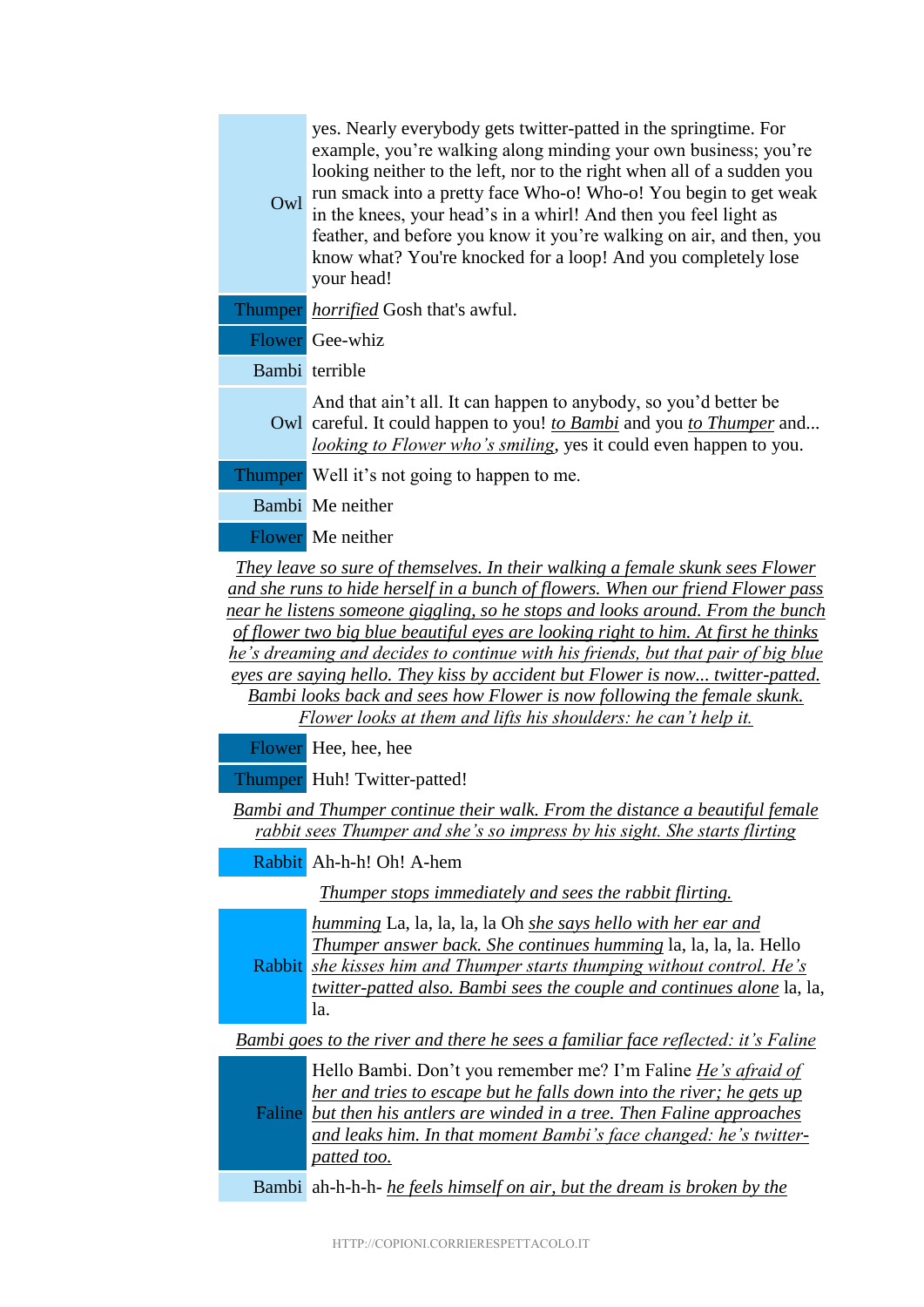|                                                                                                              | presence of another young deer, Ronno, who tries to obtain Faline's<br><u>love</u>                                                                                                                               |  |  |
|--------------------------------------------------------------------------------------------------------------|------------------------------------------------------------------------------------------------------------------------------------------------------------------------------------------------------------------|--|--|
| Faline                                                                                                       | Bambi! Bambi! Bambi! Bambi has to fight against Ronno; he must<br>save Faline. The fight is hard but Bambi wins                                                                                                  |  |  |
|                                                                                                              | I bring you a song<br>And I sing as I go<br>For I want you to know<br>That I'm looking for romance                                                                                                               |  |  |
|                                                                                                              | I bring you a song<br>In the hope that you'll see<br>When you're looking at me<br>That I'm looking for love                                                                                                      |  |  |
|                                                                                                              | I'm seeking that glow<br>Only found when<br>Only found on that wonderful day<br>When all longing is through                                                                                                      |  |  |
|                                                                                                              | I'm seeking that glow<br><b>Off</b> Only found when<br>singing The thrill is complete<br>voice Only found when<br>Two hearts chance to beat<br>To the strain of a waltz<br>That's both tender and new            |  |  |
|                                                                                                              | I bring you a song<br>For I'm seeking romance<br>You're by my side<br>There's a moon up above<br>It shines with a light<br>That's so mellow and bright<br>It's easy to see that tonight<br>We shall fall in love |  |  |
|                                                                                                              | I bring you a song<br>For I'm seeking romance                                                                                                                                                                    |  |  |
| <u>Something wakes up Bambi who leaves Faline to see what's happening. Far</u><br><u>away</u> there's smoke. |                                                                                                                                                                                                                  |  |  |
|                                                                                                              | Great It is man. He is here again. There are many this time. We must go                                                                                                                                          |  |  |
|                                                                                                              | <b>Prince</b> deep into the forest. Hurry, follow me!                                                                                                                                                            |  |  |

*Bambi is going to follow him but he remembers Faline's alone*

Bambi Faline! *He returns to the place where he had been sleeping with Faline but bow she's gone*

*Meanwhile, Faline has just woken up and she doesn't find Bambi. She hear the birds' screeching and tries to find him*

Faline Bambi? Bambi, where are you? *Now she's afraid* Bambi! Bambi!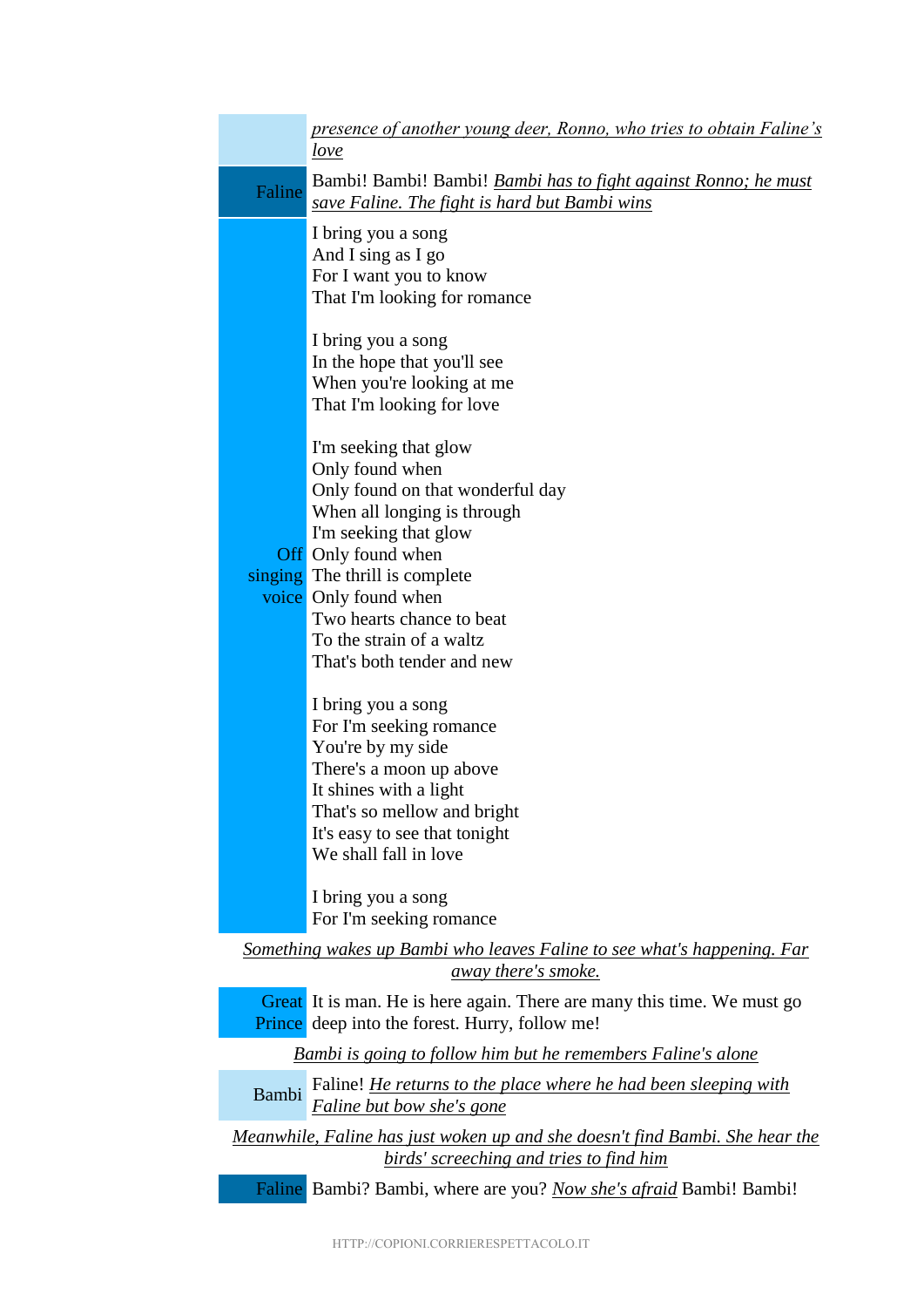## *Bambi arrives late, Faline's gone.*

Bambi Faline? Faline! Faline!

*All the animals know that the danger has just come. Everyone tries to hide.*

Pheasant 1 *horrified* Listen! He's coming!

Pheasant 2 Hush!

Pheasant 3 Be quiet.

Pheasant 1 He's coming closer!

Pheasant 2 Be calm, don't get excited.

Pheasant 1 We'd better fly

Pheasant 2 No. No, don't fly. Whatever you do, don't fly!

Pheasant 1 He's almost here, I can't stand it any longer!

*He flies and we can hear a gunshot. His body falls down. The other animals run* 

*away*

Faline Bambi! Bambi!

Bambi Faline!

*Suddenly it can be heard dogs barking. They are now after Faline. She runs away but soon she's trapped. Bambi appears in the very last moment to rescue her.*

Bambi Quick Faline! Jump!

*Faline does it and runs away. When Bambi is jumping a crag a gunshot is heard. Bambi falls down bounded. Now all the forest is on fire. Bambi can't move but the Great Prince appears and helps him to move. Both escape by the river.*

Great Get up Bambi! Get up. You must get up! Get up! Get up! Now come Prince with me.

*They finally arrived to an island in the middle of the river. Most of the animals are they. Among them is Faline who is waiting for Bambi.*

Faline Bambi! *They kiss*

*Time has past and something marvelous has just happened.*

Owl Who-o, who-o

*A family of rabbits starts thumping. It's Thumper's family.*

Thumper Wake up! Wake up friend owl!

Bunnies Wake up, friend owl!

Owl Oh, what now? Hey, what's going around here?

Flower It's happened.

Owl Happened?

Flower Yes, in the thicket. *to his son* Hurry up Bambi.

Bambi Yes Papa, I'm coming.